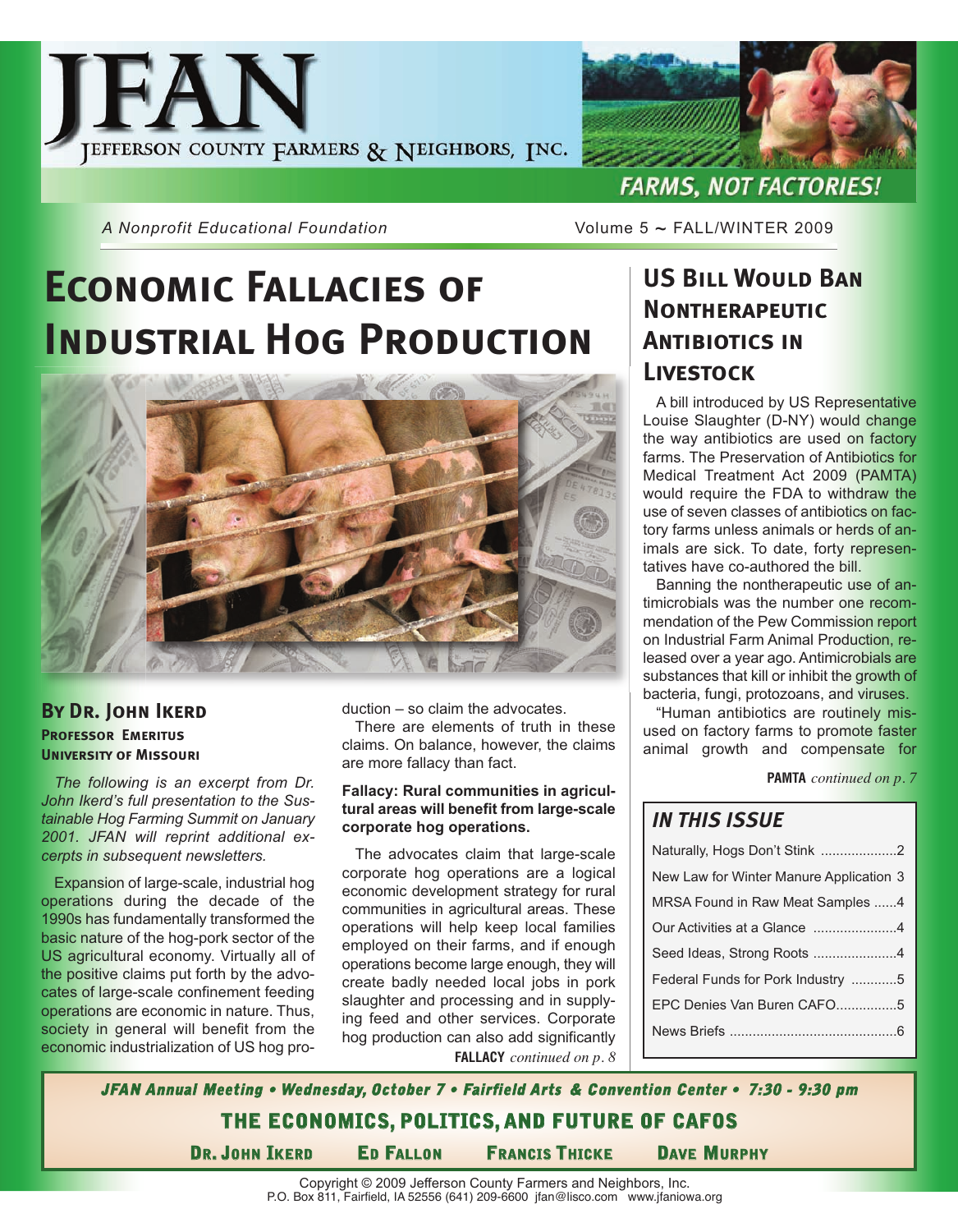### JFAN Newsletter **JEFFERSON COUNTY** FARMERS & NEIGHBORS, INC

#### Volume 5 ~ FALL/WINTER 2009

**President** Jim Rubis

**Executive Director** Diane Rosenberg

**Editor-in-Chief and Art Director** Diane Rosenberg

**Contributing Writers** John Ikerd Francis Thicke

> **Distribution** Terrell Welsh

**Legal Counsel** David Sykes Fairfield, Iowa

**Accounting** Fairfield Accounting and Brooks, Lodden, P.C., Des Moines, Iowa

> **Webmaster** Diane Rosenberg

All articles are reported by JFAN unless attributed otherwise.

This newsletter is published semi-annually by the Board of Directors of Jefferson County Farmers and Neighbors, Inc. (JFAN), which is a 501(c)(3) nonprofit tax-exempt educational foundation.

> JFAN P.O. Box 811 Fairfield, IA 52556 (641) 209-6600 www.jfaniowa.org jfan@lisco.com

*JFAN is a not for profit tax exempt organization. Donations are tax exempt to the full extent of the law as authorized by the IRS. Articles written by guest authors may not reflect the opinions of JFAN. Information contained in the newsletter is intended to be educational and informational and is not intended to give legal advice. If you have specific legal questions regarding issues addressed in this publication, please seek the advice of an attorney.*

## **Naturally, Hogs Don't Stink**

#### **By Francis Thicke Co-owner and Co-operator Radiance Dairy, Fairfield, IA**

Recently I attended a meeting organized to rally folks against the rapid proliferation of Concentrated Animal Feeding Operations (CAFOs) here in Iowa. A woman spoke out about her frustration – being sick of the stench of hog lots and tired of the battle against the Iowa legislature that would not allow local governments control over hog lots. She then

said "If only they didn't smell it wouldn't be a problem."

I had to object. The smell of industrialized hog production goes much deeper than the nose can detect. Just ridding hog production of odor will not rid it of the deep rot that has set into the hog industry.

Industrialized, confinement hog production is a relatively new phenomenon, and in spite of what proponents say, there are better ways to raise hogs than crowding them together on concrete and concentrating their manure.

Recently I picked up a 1923 edition of the classic textbook *Feeds and Feeding* by W.A. Henry and F.B. Morrison. It was interesting to read that the authors considered it ideal to raise hogs on pasture. In their words, "[for hogs on pasture] good results will be secured without the addition of any mineral supplement except common salt." They talked at length about the various feed supplements needed for hogs that were not on good pasture forage. And, that when hogs are kept in a building, "abundant exercise should be enforced at all times."

Pasture, exercise, for a hog? That certainly doesn't sound like Iowa industrial hog production. Well, having raised hogs in my youth, I can tell you there is nothing happier and healthier than a hog running on pasture.

What would happen if we turned Iowa's confinement hogs out to pasture? We could stop feeding them antibiotics, because they wouldn't need them. The hogs would have a healthier and more diverse diet. Their manure would become fertilizer for the pasture, and the hogs would spread the fertilizer for free. So, there would be no manure lagoons to pollute our creeks and lakes. And, guess what? Hog farms would not stink!

Why do CAFOs stink? Industrial hog-lot manure accumulates in a liquid form, so it becomes anaerobic and putrid. Over 300 volatile organic compounds – many of them toxic – are formed in a liquid ma-



nure lagoon. When hogs are on pasture, their manure is dispersed on the soil and is aerobically decomposed, so putrid compounds do not form.

Hogs are clean animals by nature. Sure, they like a roll in

a mud puddle on a hot day, but when it comes to "bathroom" habits, hogs are among the most fastidious of domestic animals. In a natural environment, hogs will not defecate in their own nesting area; they reserve designated areas to relieve themselves. Of course, when they are crowded together on concrete, they cannot fulfill that instinct. What they gain in its place is tail biting and other aggressive behaviors associated with overcrowded conditions. How would you feel and behave if stuck interminably on a crowded elevator?

Industrial, confinement hog production lends itself well to corporate control. Hog production is rapidly going the route of the poultry industry – which has turned farmers into serfs of corporate agribusiness. The hogs and feed are provided by corporations; the "farmers" are responsible for the liabilities of the buildings and manure.

Today four corporations control over 65 percent of the hog market. Just a few years ago, hog production by independent farmers was the backbone of Iowa's agriculture. Hogs were considered to be the mortgage-lifter for Iowa farmers. Today it is becoming difficult for independent hog producers to even find a market.

Are there alternatives to industrial, con-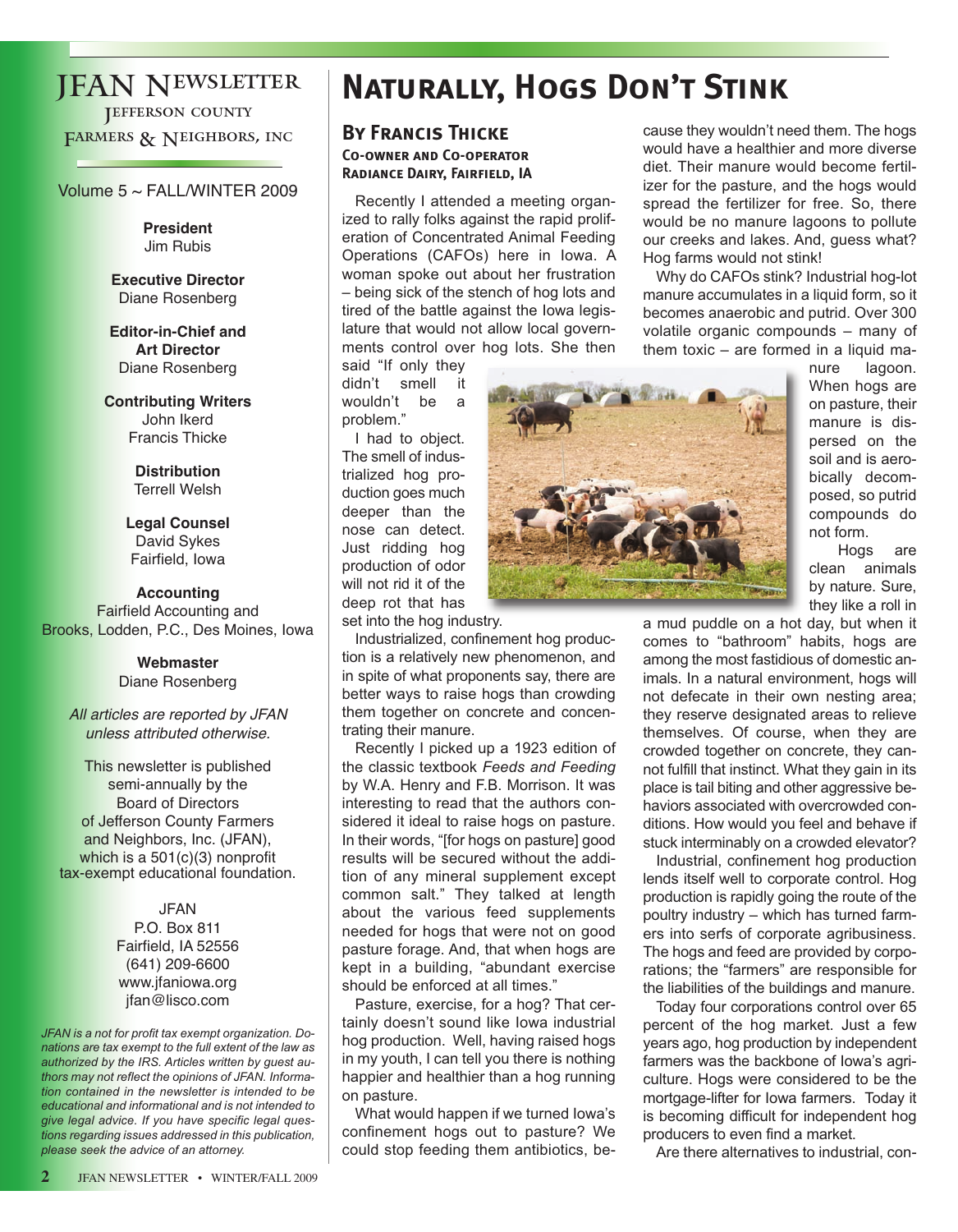finement hogs? You bet! In Iowa there is a small, but growing, number of farmers raising hogs outdoors. One company – Niman Ranch – pays farmers a premium for pasture-raised, antibiotic-free pork and has a network of over 650 family farmers raising hogs and other animals for them. Pork labeled "certified organic" is also antibiotic-free and raised with access to the outdoors.

Every time you buy food you make a contribution to a social, economic and environmental system of agriculture. If you buy industrial pork, you are contributing to turning farmers into hog-house janitors and crowding hogs together on concrete (remember the life sentence in the crowded elevator with no bathroom).

There are sources of pork raised outdoors under humane conditions that do not degrade the environment. Look for them. Both you and the farmer you support will be glad you did.

*Reprinted by permission of The Progressive Populist. www.populist.com*



*and his wife, Susan Noll, are owners and operators of an organic, grassbased dairy near Fairfield. Dr. Thicke is also a soil scientist and has served as*

*Francis Thicke*

*the National Program Leader for soil science for the USDA Extension Service.* 

### **H1N1 Influenza Hits Farms in Canada**

Several hog farms in Manitoba, Canada's top pig producing province, were hit with the H1N1 virus in June, according to an article in Reuters.com. The province's chief Veterinary officer, Dr. Wayne Lees, said he expected more hogs to become infected this fall. All the hogs have recovered and some were subsequently sent to slaughter. After the initial detection, Lees said that human contact most likely spread the virus to the hogs. Australia and Argentina have also reported herds that tested positive for H1N1.

*Source: Reuters.com*

### finement hogs? You bet! In lowa there is | **STATE HOUSE PASSES** | **MRSA FOUND IN RAW STATE HOUSE PASSES Bill Limiting Winter Manure Applications**

After much lobbying from environmental groups, the Iowa House passed new legislation during the last legislative session limiting the spread of liquid manure during the winter months. An improved SF 432 makes it illegal to spread liquid manure on snowcovered crop fields between December 21 and April 1 and on frozen ground between February 1 and April 1, according to an article by by RadioIowa.com and a press release from Iowa Citizens for Community Improvement.

For the past year, the Environmental Protection Commission worked on a rulemaking process to restrict applying manure to frozen ground to protect Iowa's waterways. In the process, they took extensive input from environmental and agricultural commodity groups, as well as community members and farmers, to finetune their rule.

Lawmakers felt an elected body rather than an appointed commission should make the regulation change, however, and crafted their own version.

An early version of SF 432 was originally passed in March, but the bill undercut and greatly weakened the EPC's draft. A companion bill in the House provided loopholes that would have enabled manure to be spread in "emergency situations."

Thousands of Iowans put pressure on House members to improve the legislation. The final bill, signed by Governor Culver, extended the period of the ban, closed major loopholes, and also provided guidelines for dry manure. It also says the DNR must provide progress reports on the state of Iowa's water quality to various legislative committees.

*Source: RadioIowa.com and BlogforIowa.com* 

### JFAN's Good Neighbor **GUIDELINES**

**www.jfaniowa.org/Good Neighbor-Guidelines.htm**

# **Meat Samples**

A recent Louisiana State University study found 5% of the raw pork it examined to be contaminated with methicillinresistant *Staphylococcus aureus* (MRSA) and 45.6% was contaminated with *Staphylococcus aureus (S. aureus).* 

MRSA is an antibiotic-resistant bacterium that now kills more people each year than HIV/AIDS. *S. aureus* is the most common cause of staph infections.

The researchers examined 120 retail meat samples (90 pork and 30 beef) from 30 grocery stores in Baton Rouge, Louisiana over a six-week period. Sev-



enty-three percent of the grocery stores had *S. aureus* contaminated meats and 10% sold human epidemic MRSA-positive meats.

MRSA was also found in one beef sample and *S. aureus* was discovered in 20% of the beef.

According to the researchers, the high prevalence of MRSA and *S. aureus* in retail meats raises public health concerns. The presence of MRSA may pose a threat of infecting people who handle the raw meat.

European studies have documented the transmission of MRSA from pigs to pig farmers, and a recent University of Iowa study found the bacterium in Midwest hogs and CAFO operators. Recent studies in The Netherlands and Canada have shown that 20-40% of pigs harbor MRSA.

The study, the first to examine retail meats, concludes that MRSA's presence in the US food chain is likely due to human contamination. It recommends further research to better assess the risk to meat handlers and consumers.

*Source: Pub Med Central, www.pubmedcentral.nih.gov/articlerender.fcgi?artid=2612222*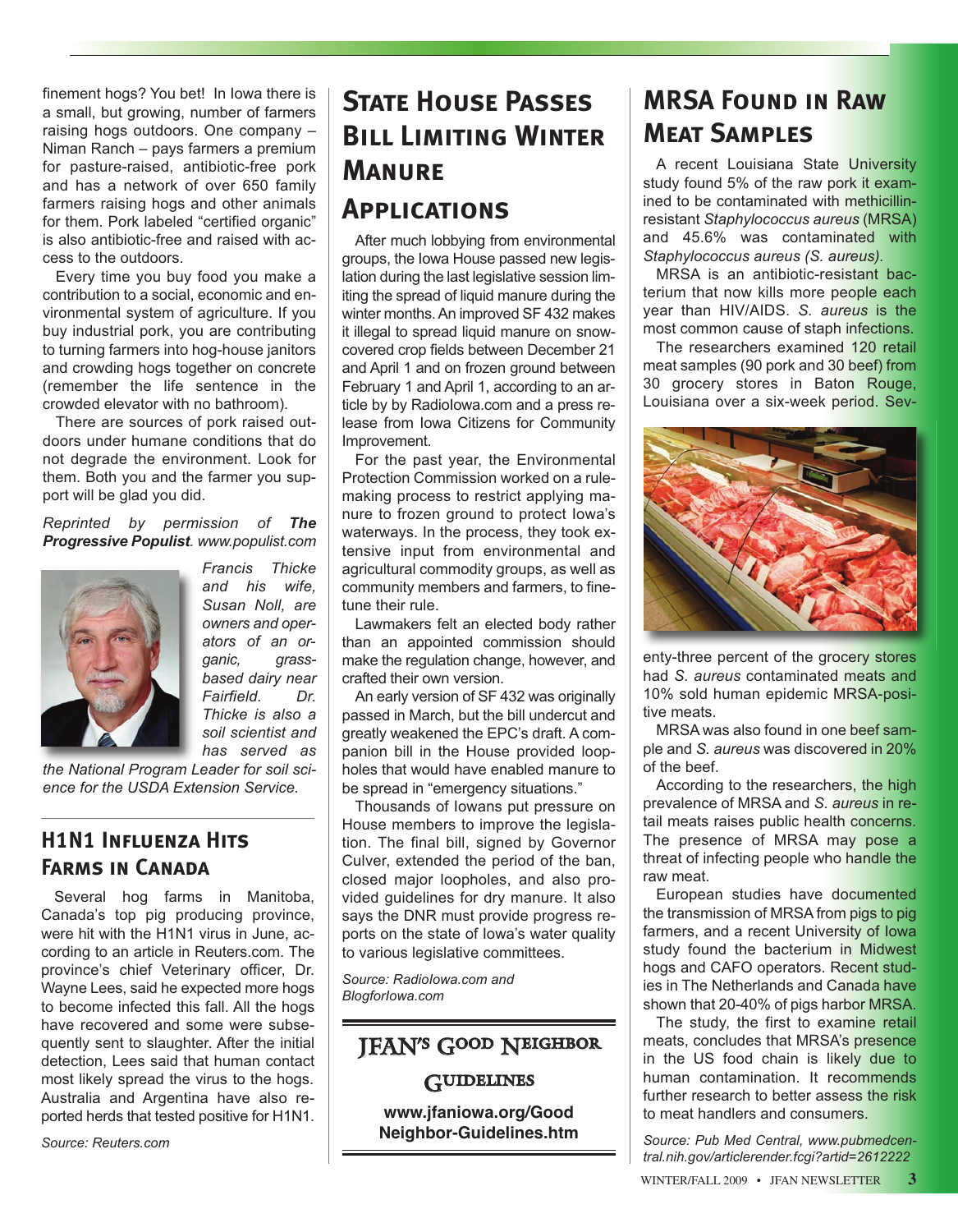## **Our Activities At a Glance: JFAN Working Hard for You**

### **Pleasant Plain Trial Date Set for Next March**

Another trial delay has pushed back the Pleasant Plain Property Owners Association *vs.* James Kaska and JL Pork lawsuit to March 30, 2010. The location of the trial has not yet been determined.

Mr. Kaska constructed and operates a 1250-head hog confinement located within one to 1-1/2 miles of 25 neighbors who make up the Association. The group sued Mr. Kaska after repeated attempts to resolve the situation failed.

The lawsuit states that the confinement harms the health, safety and quality of life of the plaintiffs as well as the public and the environment. It asserts that the CAFO proposes a significant risk of groundwater contamination and has the potential to seep into the Jefferson County aquifer, which supplies Fairfield's water.

The plaintiffs contend that their property values have declined because of the confinement. The Association is suing to have the CAFO shut down as well as for financial damages.

### **Diane Rosenberg Named Executive Director/VP**

In June, Diane Rosenberg was named Executive Director/Vice President of JFAN. Ms. Rosenberg has been a member of the JFAN Board since January 2007, and for the past year and a half, has served as Treasurer.

A writing/design/marketing professional, Ms. Rosenberg produces JFAN's newsletters, booklets, articles, and has just finished updating the website of which she will serve as webmaster. In her expanded role, Ms. Rosenberg retains administrative oversight of the organization as well as continues with her duties as Treasurer.

Prior to joining JFAN, Ms. Rosenberg was Editor-in-Chief of *The Heartland Spirit*, the former weekly newspaper that helped bring Jefferson County's CAFO issue to the public's attention. Jim Rubis continues to serve as President of JFAN.

### **No Change on Adrian CAFO**

JFAN continues to monitor the Adrian CAFO, a 2400-head hog confinement that was proposed for northern Jefferson County. Three sites were being considered for the facility, and a group of neighbors organized to oppose construction. According to one of the affected neighbors, no further action has been taken at this point to move ahead with the hog operation, which was to be built in partnership with Tri-Oaks. JFAN will continue to monitor the situation and keep the community informed on any developments.

### **EXPANDED, UPDATED, IMPROVED**

### **Our overhauled website - WWW.JFANIOWA.ORG - now provides you with more information and the latest news. Check it out!**

- Recent JFAN news
- Latest on local area CAFOs
- Reports on violations
- Sustainable alternatives
- Expanded resources
- Links to other CAFO-fighting organizations
- National news articles
- Regular updates and breaking stories
- And more!

### WWW.JFANIOWA .ORG

### A Brief History of JFAN **Seed Ideas Strong Roots A Protective Canopy**

In the summer of 2005, a large group of Jefferson County farmers, home owners, and business owners grew concerned about the increasing number of confined animal feeding operations in Jefferson County.

They formed an alliance named Jefferson County Farmers & Neighbors, Inc., a 501(c)3 nonprofit, educational organization, to pool their resources, talents, and energies to keep the county safe from CAFOs.

With community education as a cornerstone, one of JFAN's first efforts was a large public meeting at the Best Western Hotel in September 2005 that drew 500 people to hear respected speakers discuss how hog confinements could adversely affect Jefferson County.

A major fundraising effort ensued, and in addition to education, JFAN also began a program of financial assistance grants to help those affected by CAFOs handle the legal costs involved in protecting their homes and businesses.

In October 2005, the Dick Simmons family was given a grant to protect their home from a newly constructed 1200-head hog confinement adjacent to their properties. Subsequently, the case went to court and a satisfactory settlement was reached.

That same month, JFAN also provided a financial assistance grant to a group of Batavia farmers and homeowners to protect their interests from a proposed 5900 head sow operation that would have created six million gallons of toxic manure each year. To date, the facility has been permanently stalled.

Since then, JFAN has been helping many other groups by providing information and support when faced with potential CAFOs. For example:

• A proposed CAFO across from the Cambridge Investment Research building on Pleasant Plain Road was scrapped after lengthy discussions between parties. JFAN provided information and guidance during the process.

• A major 4300-head hog/sow facility in Farson, just across the line from the northwest Jefferson County border, was denied by the DNR as a result of information provided by local residents and JFAN. To the best of our knowledge, this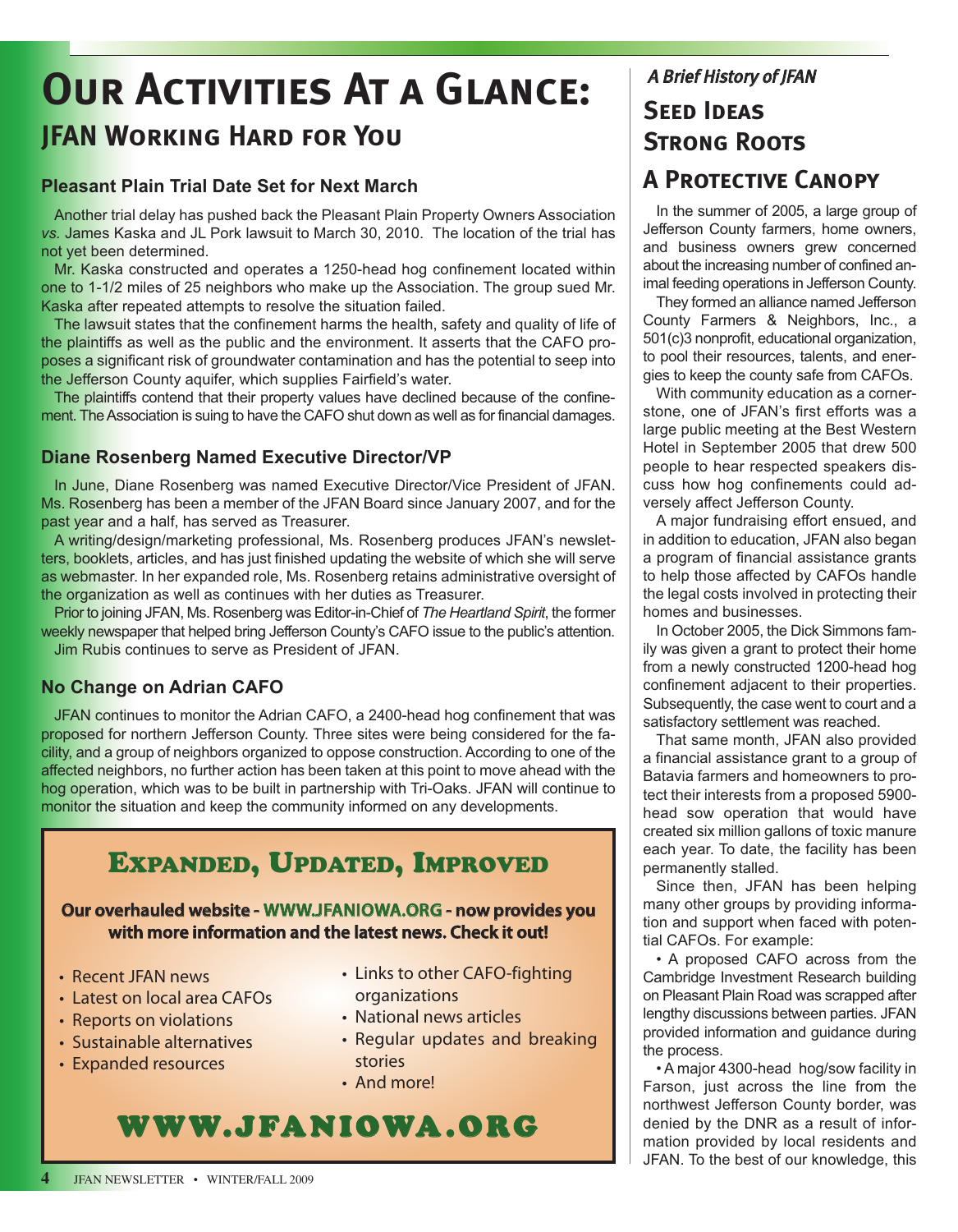was one of the very few CAFOs the DNR ever denied.

• A lawsuit by the Pleasant Plain residents against James Kaska and JL Pork is currently underway. JFAN is aiding the 25 member group through education and an ongoing financial assistance grant.

JFAN provided valuable community information that subsequently resulted in the institution of a new DNR water protection rule in 2006. And during a one-week period in January 2006, JFAN gathered over 2200 petition signatures supporting a statewide confinement moratorium. The petition was personally presented to then Governor Tom Vilsack and DNR Director Jeff Vonk, as well as to the Fairfield City Council, Jefferson County Board of Supervisors and the county's state representatives.

In 2006, a group of local livestock farmers approached JFAN and requested guidelines for building acceptable livestock confinements within the county. As a result, JFAN developed the *Jefferson County Good Neighbor Guidelines* subsequently used by farmers and neighbors.

JFAN also began to provide financial assistance grants to help farmers move towards sustainable livestock operations and to organizations to conduct related environmental research. The Sierra Club Leopold Group recently received a financial assistance grant to conduct a water study of Walnut Creek.

In 2007, JFAN's semi-annual newsletter debuted in conjunction with its second annual meeting, and a more elaborate public education phase ensued. Over the past two years, JFAN has published several more highly informative newsletters plus two booklets, *How to Protect Your Family and Farm from Factory Farms* and *Secondary Liability: Could You Be Implicated in a CAFO Lawsuit?*

Since late 2007, JFAN has published periodic columns in the *Fairfield Weekly Reader* and Letters to the Editor in the *Fairfield Ledger* and *Ottumwa Courier.* Just this month we completely overhauled and updated our website. Our new platform will allow us to publish timely announcements and news stories as well as provide increasing amounts of pertinent information.

As JFAN begins its fifth year, we have plans to expand our public education efforts and, of course, we will continue to provide informational and financial support to those that are facing a CAFO in their neighborhood. We thank all our supporters for helping to make it possible to do all that we have in the past four years.

### **More Government Money for Pork Industry**

In September, US Agriculture Secretary Tom Vilsack approved an additional \$30 million to bail out the financially distressed pork industry after initially denying a \$50 million request from Governor Chet Culver and eight other governors.

This is the fourth time government funds were allotted to the ailing industry,

bringing the total to \$147 million since the spring. In March, the USDA purchased \$25 million of pork, followed by a \$50 million purchase in April, and 775,000 pounds of ham was purchased in July, reports RadioIowa.com.

Secretary Vilsack initially denied the \$50 million request because of financial demands made by the dairy industry and other commodity industries this past year.

He indicated that additional funds might be available at the beginning of the new fiscal year in October.

However the USDA located \$30 million for purchases through the federal food and nutrition assistance programs, such as the free and reduced school lunch program, food banks, and programs for the elderly.

Senators Chuck Grassley, Tom Harkin, and Representative Leonard Boswell have all lauded the government's decision to purchase the pork.

With pork prices declining over the past two years, the pork industry has lost \$4.5 billion to date. Pork producers, who are currently losing over \$30 per hog, are expected to see that loss climb to \$54 per head this fall.

The industry was hit hard by the outbreak

of the H1N1 flu, also known as Swine Flu, which hurt public confidence in pork's safety and led China and other countries to ban the import of US pork. High feed costs have also affected profitability.

Agricultural economists have warned for months that the pork industry should stabilize prices by cost cutting and herd reduction, but the industry has been reluctant to re-

duce herd size, continuing to increase the pork supply even when facing a dwindling demand.

In August three pork producer marketing groups have recommended a \$200 million government program that would buy out sows, reducing the country's overall herd size by one half million.

*Sources: IowaPolitics.com; RadioIowa.com; Wallace Farmer, Farm and Dairy*

### **EPC Denies CAFO Proposal in Van Buren Co.**

The Environmental Protection Commission (EPC) voted 6-2 in July to deny a 4800 head hog factory in southwest Van Buren after the DNR gave an initial approval to the CAFO, according to IowaPolitics.com

The Van Buren County Board of Supervisors originally recommended against the CAFO in April, based on their review of the Master Matrix. Their assessment found problems in six areas with out-ofstate owner Steve Robinson's application.

However, when the DNR reviewed the application in June, the DNR disagreed with the Board of Supervisors on four of the areas and scored the Cargill-backed CAFO high enough to approve the facility reports the *Fairfield Ledger.*

One area of disagreement was over the legal separation distance to a nearby residence. The Supervisors determined that a trailer in close proximity to the proposed CAFO qualified as a residence since the owner lived there two days a week to look after his livestock. Since there wasn't an approved septic system for the trailer, the DNR disqualified that consideration.

The Board of Supervisors demanded a hearing with the EPC, and in July, the EPC handed down a ruling denying the facility, located near the town of Cantril.

IowaPolitics.com reports that Iowa Citizens for Community Improvement (ICCI) worked with the county to oppose the hog farm and find weaknesses in the Master Matrix. This was the third time in less than a year that ICCI, in conjunction with the Board of Supervisors, stopped the site from moving ahead.

*Source: Iowa Politics.com and June 12, 2009 Fairfield Ledger, June 12.*

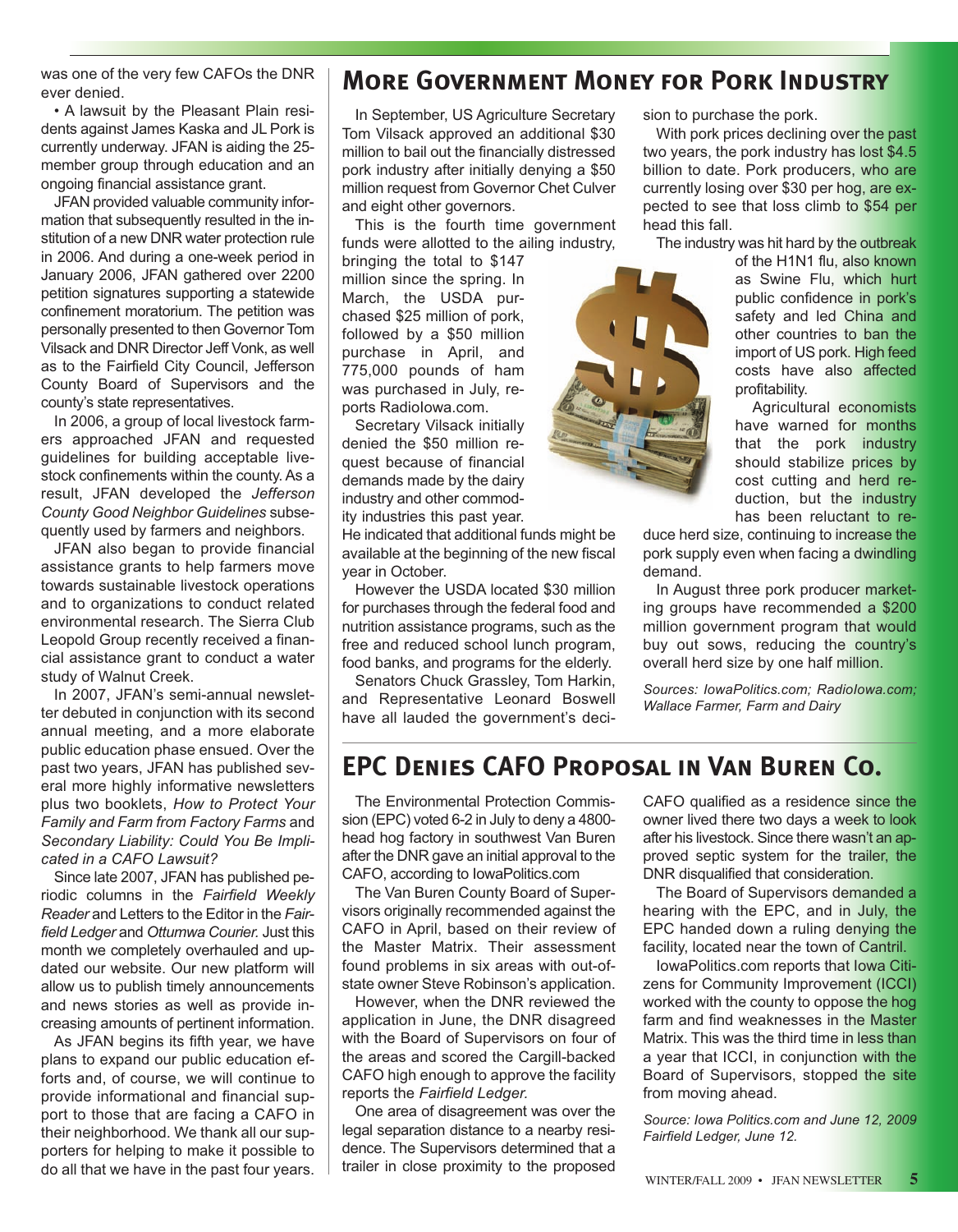## **News Briefs**

### **From Iowa, the US and Beyond**

### **Did Swine Flu Come from a CAFO?**

There has been much speculation that Swine Flu, renamed Influenza A (H1N1), is linked to a Smithfield Foods CAFO operating in Perote, Mexico. The illness, a mix of swine, avian and human flu, first manifested in Perote in late March, affecting 28% of the population reports Grist.org.

Perote villagers had complained for months about the enormous amounts of manure and the putrid smell coming from the Smithfield plant.

Smithfield protested the flu originated in its Mexican facility, which raises 950,000 hogs each year. The company says that tests conducted at the Perote operation

found no evidence that the pigs were infected, but it's not clear what tests were used. According to a Grist.org article, the livestock giant controlled which hogs it tested.



Texas resident Steven Trunnell is suing Smithfield Foods for \$1 billion for the wrongful death of his pregnant wife, Judy Trunnell who, in May, was the first US victim to die of the H1N1 virus, according to *Time* magazine. The suit says that while the company may not have purposely bred the disease, the poor condition of its plant allowed H1N1 to be introduced to the world. He disputes the validity of the Mexican tests and wants a team of his own experts to examine the Perote hogs.

Trunnell said if the case moves ahead, he would be open to including other H1N1 victims in a class action lawsuit.

The World Health Organization (WHO) reports that as of September 11, there have been over 277,607 cases of Swine Flu resulting in 3205 deaths worldwide. Since countries are no longer required to report cases, the actual numbers are most likely higher.

Though the pork industry says you can't catch Swine Flu from eating pork, the WHO says you can catch it from handling raw meat.

*Sources: Grist.org; Time.com; WHO.int*

#### **Groups to EPA: Reclassify H2S as Hazardous Pollutant**

A coalition of community, public health, and environmental organizations has formally requested the Environmental Protection Agency list hydrogen sulfide (H2S) as a hazardous air pollutant under the Clean Air Act.

Hydrogen sulfide is a byproduct of CAFO manure as well as oil and gas drilling wells and refineries.

Well known to be rapidly lethal at higher concentrations, recent medical research has shown that remarkably low levels can cause genetic damage and serious permanent central nervous system damage.

Over 25 local and national organizations and individuals have asked the EPA administrator, Lisa Jackson, to add H2S to a list of 188 chemicals termed Hazardous Air Pollutants regulated by the Clean Air Act.

These organizations include the Sierra Club, Environmental Integrity Project, Earthjustice Legal Defense Fund, Community In-Powerment and Development Association, and Citizens for Environmental Justice.

*Source: Sierra Club*

#### **DNR Lays Off Livestock Enforcement Field Officers**

One third of the DNR's animal confinement enforcement field officers have been laid off because of state budget cuts to the agency, reports RadioIowa.com. The six officers were responsible for monitoring livestock confinements.

Wayne Gieselman, head of the DNR's environmental services division, said the 15% agency budget reduction amounts to a \$1.2 million loss. Programs that drew federal matching funds were given first priority and everything else was reduced.

According to Representative Mark Kuhn, chairman of the subcommittee that drafts the agency's budget, the DNR had discretion to explore several ways to make the numbers work and said the state legislature will review the DNR's decisions.

He also expressed concerns that the DNR may not have enough personnel to enforce the new law forbidding the application of liquid manure on frozen farmland.

Iowa Citizens for Community Improvement member Sonia Skidmore reports that prior to the layoffs, the DNR already had difficulties in meeting their all enforcement needs, such as responding to manure application problems or dead hogs in waterways.

*Source: RadioIowa.com* 

### **DNR: Iowa Gets a "Poor" Grade for Water Quality**

Iowa received a C- for water quality in the DNR's 2009 Environmental Report Card. The state monitors 72 sites on major Iowa rivers for factors that affect fish and aquatic life, drinking water, recreation and aesthetics. This information provides data that gives an overall picture of the health of Iowa's waterways.

The report looks at a total of eight areas. The state's lakes received a B with little more than half of the state's publicly owned lakes providing clear water.

To see the report, visit: http://tiny.cc/pbyvQ.

### **More Added to Iowa's Impaired Waterways List**

The US Environmental Protection Agency approved Iowa's state list of impaired waters, which added 105 water bodies to the DNR's list of impaired waters in 2006. Fifty-one have also been removed from the list. The process is done every two years and is currently getting underway for 2008.

The list may be viewed on the DNR website http://tiny.cc/K9tjz.

*Source: RadioIowa.com* 

### **Runoff Fouls Stream after Field Application**

Manure runoff polluted an unnamed tributary of Stump Creek near Batavia in May according to a Iowa DNR press release. James Boller with B.J. Hauling of Kalona injected the liquid manure into cropland owned by Shawn and Jeff Adam. Manure pooled in low spots, and approximately 200 gallons ran off the field and into the stream.

The DNR required remedial action, including diking up low areas and pumping up excess manure to prevent more from leaving the field.

The manure came from a hog confinement owned by Nick Adam.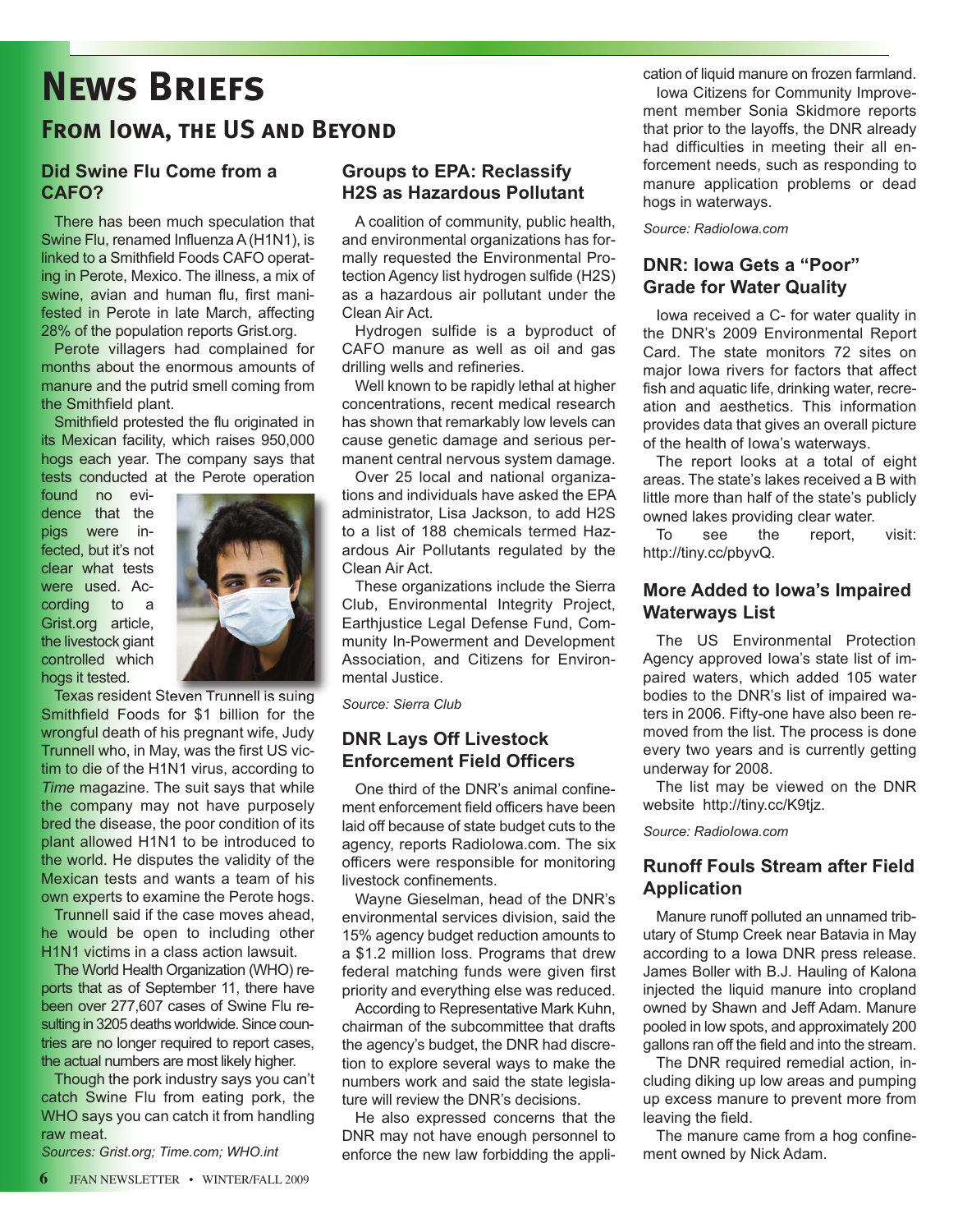There was no evidence of a fish kill although the DNR staff found evidence of manure one-quarter mile downstream.

The manure application was in compliance with state laws, however runoff still polluted the creek.

*Editors's Note: It's JFAN's opinion that this is a prime example of why stricter laws are necessary to protect the environment.* 

#### **PAMTA** *continued from p. 1*

crowded, stressful and unsanitary conditions," said Robert Martin, a senior officer with the Pew Environment Group. "Medical experts agree that this practice directly contributes to a dramatic rise in antibiotic-resistant infections in people. We must reduce the use of antibiotics today to help preserve their effectiveness tomorrow."

While the bill only addresses antibiotics, Martin says that is a step in the right direction.

The House Rules Committee held a hearing on the bill in July in which Joshua M. Sharfstein, M.D., principal deputy commission for the FDA, testified that the use of antimicrobials should be phased out for nontherapeutic purposes in livestock production. Using antibiotics for disease control and containment would not compromise food safety, he said.

Antibiotics are routinely used for growth

enhancement, feed efficiency, and disease prevention. Seventy percent of all the antibiotics used in the United States are fed to livestock, according to a Union

of Concerned Scie n t i s t s report. According to the U n i t e d States Department of Agriculture, pathogens and pharmaceutically active c o m -



pounds in livestock manure can be transmitted to other animals and humans through the food and water. The production of fresh fruit and vegetables using manure or irrigating with wastewater could be mechanisms of pathogen transfer.

With human antibiotics being used in enormous quantities on the farm, they are becoming less effective in people. At the same time, few new antibiotics are entering the market to take the place of ineffective ones. The Food and Drug Administration last approved a new antibiotic for humans in 2003.

The seven classes of antibiotics that would be revoked from routine use include

penicillins, tetracyclines, macrolides, lincosamides, streptogramins, aminoglycosides, sulfonamides and any other drug used to treat bacterial illness in people.

A coalition of 20 livestock organizations, including the American Veterinary Medical Association (AVMA), is opposing the bill, which they say will cause increased animal disease and death.

AVMA has also questioned the scientific validly of the Pew Commission on Industrial Farm Animal Production report . A letter by AMVA Chief Executive Officer, Dr. W. Ron DeHaven, to the House and Senate accuses the Pew Commission of being biased and not inclusive of a significant number of academicians.

The Pew report was authored by 15 commission members, including eight academicians, a former Secretary of Agriculture, and a retired Assistant Surgeon General.

Over 350 organizations have endorsed PAMTA, including, 115 health organizations, 140 environmental organizations, and nearly 100 religious, sustainable living, and animal protections organizations.

#### *If you support this measure, you can send a message to your representatives at http://actionnetwork.org/campaign/PAMTA*

*Sources: Pew Charitable Trust; Veterinary News; McAlester News; SaveAntibiotics.com, and KeepAntibioticsWorking.com*

| <b>MAIL IN DONATION FORM</b>                                                                                                                                             |                                                                                                                                                                                                                                           |  |
|--------------------------------------------------------------------------------------------------------------------------------------------------------------------------|-------------------------------------------------------------------------------------------------------------------------------------------------------------------------------------------------------------------------------------------|--|
|                                                                                                                                                                          | Please cut out this form and mail it with your tax-deductible donation to:<br>JFAN, Inc.<br><b>P.O. Box 811</b>                                                                                                                           |  |
| <b>Donation Amount:</b><br>\$25.00<br>Other \$                                                                                                                           | Fairfield, IA 52556<br><b>MAKE A DONATION!</b><br>Please support JFAN with your generous<br>tax-deductible donation. JFAN has been<br>approved by the IRS as a $501(c)(3)$                                                                |  |
| <b>Name</b><br><b>Street</b>                                                                                                                                             | tax exempt educational foundation. All<br>donations to JFAN are tax-deductible to the<br>full extent of the law. Please consult with your<br>personal tax advisor about any questions you<br>may have about your donation. JFAN will send |  |
| City/State/Zip_                                                                                                                                                          | out receipts only for donations over \$250.                                                                                                                                                                                               |  |
| <b>Phone</b><br>Email                                                                                                                                                    |                                                                                                                                                                                                                                           |  |
|                                                                                                                                                                          | Checks payable to: Jefferson County Farmers & Neighbors, Inc.                                                                                                                                                                             |  |
| <b>Donate Online</b>                                                                                                                                                     |                                                                                                                                                                                                                                           |  |
| To make a credit card donation using PayPal, go to www.jfaniowa.org<br>Click on "What you can do" then click on "Make a Donation"<br>and follow the simple instructions. |                                                                                                                                                                                                                                           |  |